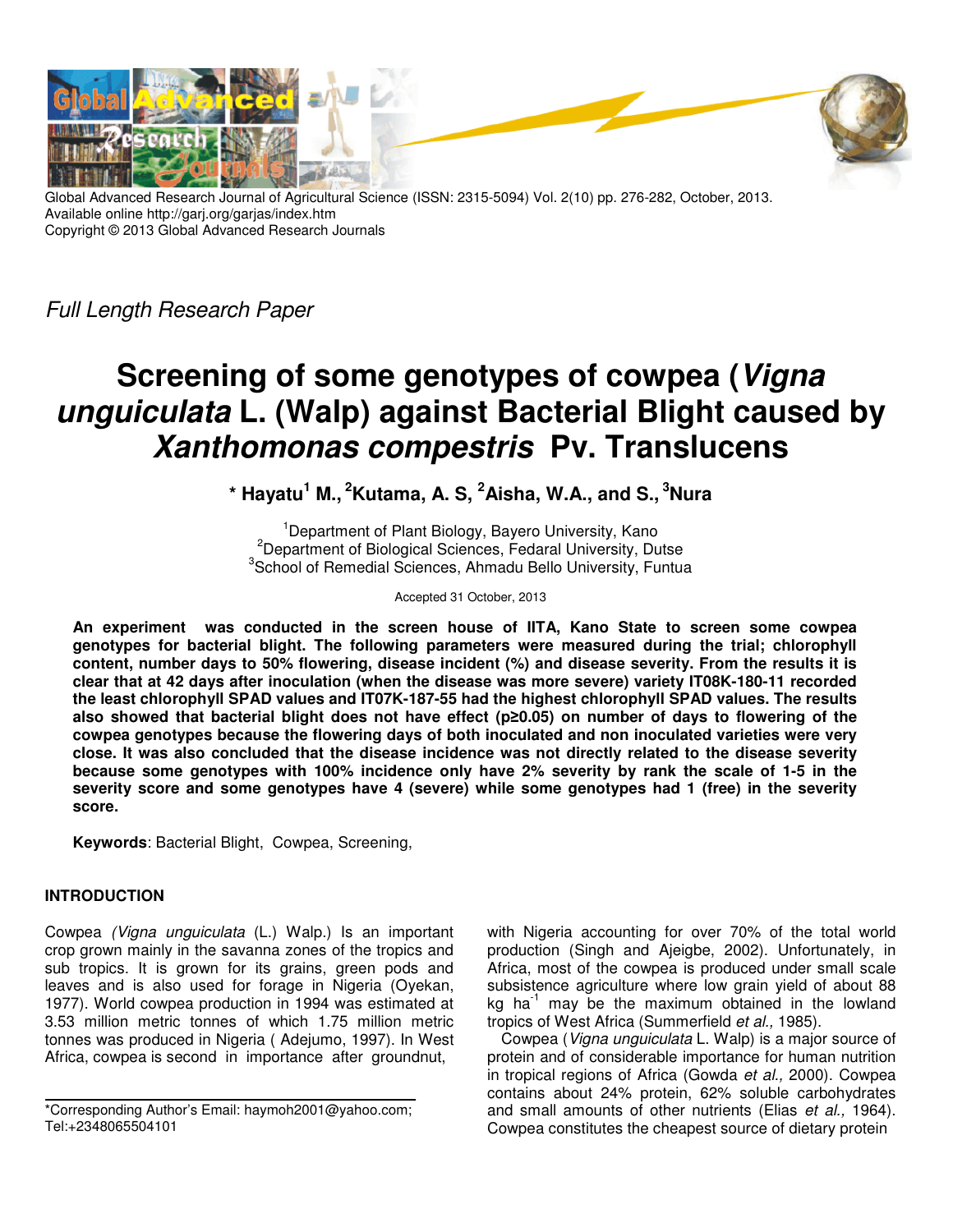for low income sector of the population (Rachie, 1985). It was further observed that of all the leguminous crops, cowpea appears to be one of the most important in sustainable soil fertility management (IITA, 1990), as it can fix up to 88 kg Nha-1 (Fatokun et al., 2002).

Cowpea yields, especially among the subsistence farmers, are generally low due to several factors, but diseases such as leaf virus, bacterial blight and smut remain major constraints to sustained high cowpea grain yields (Soyinka et al., 1997).

Bacterial blight induced by Xanthomonas axono-podis pv vignicola has been reported to have wide spread in areas where cowpea is grown (Ajeigbe et al., 2008). Bacterial blight is caused by Xanthomonas campestris pv. vignicola (Patel 1981). The symptoms of bacterial blight of cowpea do not vary although the description may sound a little different from different authors (Preston 1949; Patel and Jindal 1970; Williams 1975; Emechebe and Shoyinka,1985). Preston (1949) described three types of symptoms: blight, pod symptoms and canker. In the blight phase, water-soaked spots appear on the cotyledon and primary leaves of young seedlings. They begin to turn reddish brown after a few days and then to light yellowbrown as the infected parts dry out. The spots range from the size of a pinpoint to nearly half an inch (1.25 cm) in diameter. Spots can enlarge and cover more of the surface of the older leaves. Severely blighted leaves usually drop from the plant. In pod phase, spots appear on pods raised or swollen, reddish-brown and distorted. Symptoms may be masked on pods with dark coloration. In severe cases there is poor pod development, most of the seeds are shriveled and will not germinate. In the canker phase, reddish brown swollen cankers or elongated cracks appear anywhere from the ground line to the top of the plant. It is very common for severely cankered stems to break just above the crown. Stem cankers are usually found on older plants, but may be present on stems of younger plants as well in which case the plants seldom reach maturity.

## **MATERIALS AND METHODS**

## **Experimental Site**

The experiment was conducted at the screen house of the International Institute of Tropical Agriculture (IITA) Kano station, Kano state of Nigeria in October 2011 to Feb 2012. Kano is located in sudan savannah on longitude 08 31E and latitude 12 03N and an altitude of 1500m (Kowal and Knabe, 1972)

## **Seed Collection**

Fifteen genotypes of cowpea were collected from seed store of IITA, Kano office. The genotypes are; IT08K-18011, IT07K-213-3-1, IT07K-187-55, IT04K-267-8, IT08K-180-5, IT09K-269-1, IT08K-138-6, IT95K-238-3, IT09K-321-1, IT97K-499-35, IT99K-573-1-1, IT98K-506-1, IT97K-568-18, IT98K-131-2, IT97K-1092-2.

## **Pot Preparation**

The soil used was mixed with animal dung at the ratio of 3:1 i.e 3 parts of the soil mixed with 1 part of the animal dung (local fertilizer). The size of the pot used is 17cm length and 17cm breadth. They were filled with the sand mixture after creating a hole at the bottom of the pot to allow passage of water so as not to create a water logged soil. The pots were watered and allowed to stand for some hours before planting.

## **Seed Sowing**

A small hole was dug in the pot and 3 seeds per hole were sown and buried under the soil. Iirrigation was used as a water supply to the plants.

## **Experimental Design**

The experiment was set up in a complete randomized block design with three replications. The genotypes were planted in pots with each replication having 30 pots respectively, making a total of 90 pots. Two treatments were done i.e inoculated and non inoculated with bacteria.

## **Isolation of the Inoculum**

The inoculums were from infected cowpea leaves obtained from Minjibir farm of IITA and cultured on nutrient agar (NA) and incubated at  $28^{\circ}$ C for 48 hours, A yellow colony was observed, picked and recultured for 24 hours to obtain a pure sample of the bacterium. The yellow colony was picked and placed on a glass slide, gram stained and viewed under electron microscope. A rod shaped gram negative was obtained indicating the presence of the bacterium in the leave.

Culturally, yellow colony indicates the presence of the bacteria (Xanthomonas campestris **pv.** Vignicola) and microscopically gram negative rod shaped confirms the presence of the bacteria. (Tika and Sundar, 1989).

## **Inoculation of Seedlings**

Stem injection artificial inoculation technique described by Sundaman and modified by Kuatama et al. (2011) was used to inoculate all the cowpea genotypes. About 1ml of the bacteria suspension was introduced into the plant with a pediatric syringe by inserting the needle gently into the stem or the growing tissues of the plant, while carefully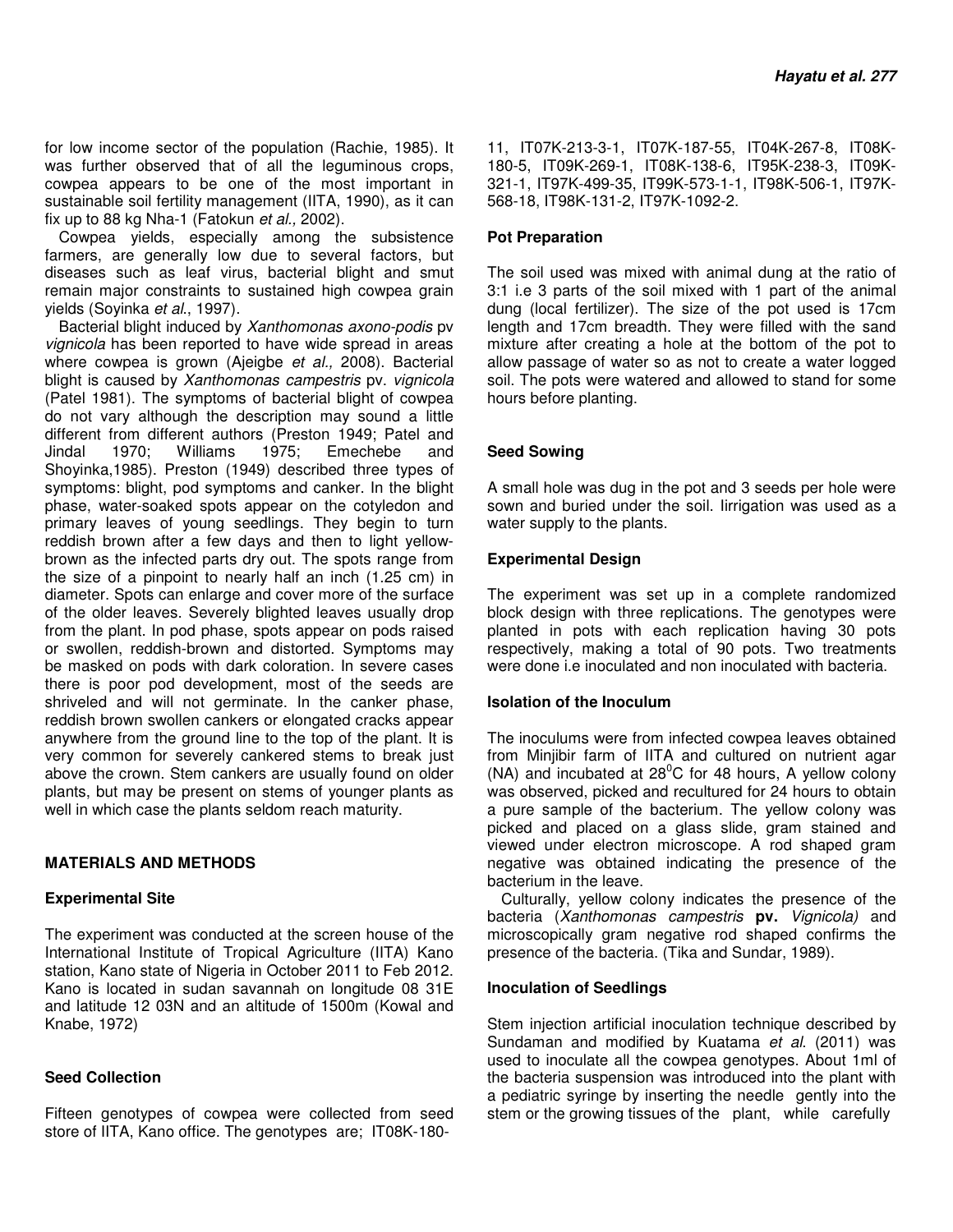**Table 1.** Mean square values of chlorophyll SPAD at different days after inoculation

| Mean square (chlorophyll Spad) |    |           |           |           |           |
|--------------------------------|----|-----------|-----------|-----------|-----------|
| Source of Variation            | df | 21d       | 28d       | 35d       | 42d       |
| Genotypes                      | 14 | 448.58**  | 481.67**  | 460.12**  | 343.91**  |
| Treatment                      |    | 1622.23** | 2401.47** | 4091.18** | 8263.71** |
| Genotypes X Treatment          |    |           |           |           |           |
| interaction                    | 14 | 138.83**  | $128.7**$ | 109.06**  | 126.92*   |
| Residual                       | 58 | 25        | 33        | 33.5      | 45.02     |

\*\* Significant at p<0.0001, \* significant at P<0.003

holding and supporting the whole plant with a hand to prevent damage of the plant tissue (Kutama et al., 2010).

## **DATA COLLECTION**

#### **Chlorophyll content**

Chlorophyll content was taken using Minolto chlorohpyll SPAD 502 meter. Measurements were done by randomly selecting any three leaves, average SPAD reading were recorded (Feruse and Arkersivora, 2001).

#### **Number of days to flower opening**

First day of flowering, was taken by counting from the day the genotypes were planted to the day the first flower appeared and 50% flowering was done also by counting from the day the varieties were planted to when five or six flowers appear (Davis et al.,1991)

#### **Disease incidence**

Disease incidence was assessed by counting the number of diseased plant multiply by 100 and divide by the total number of plant per pot (Kutama et al., 2010). Incidence % =

Number of disease plant x 100

Total number of plant per pot

## **Severity assessment**

Disease severity was taken using visual scale of 1-5 (Kutama et al., 2010). Where:  $1 =$  free  $2 =$  slightly severe 3= moderately severe 4= severe 5= very severe

## **Statistical Analysis**

The results obtained were analyzed using analysis of variance (ANOVA). Mean separation was done by least significant difference (LSD) at 5%.

## **RESULTS AND DISCUSSION**

The mean square for the chlorophyll SPAD at different days after inoculation showed that geotypes, treatmet and genotypes by treatment interaction were significant at p<0.0001(Table 1)

Total chlorophyll content according to the results obtained showed that at 42 days after inoculation, when the disease was more severe, genotype IT08K-180-11 recorded least chlorophyll content while IT07K-187-55 had the highest chlorophyll content (Tabel 2). Reduction in chlorophyll content could probably be due to destruction of spongy and intravascular tissue of the plant by the organism, and it could be due to susceptibility of the genotype to the disease. While high chlorophyll content recorded in IT07K-187-55 could be due to its resistance to the disease. These findings agrees with that of Allen et al. (1999) who stated that reduction in chlorophyll content in cowpea leaves could be due to the bacterial blight and susceptibility of the genotype. Also Prashant et al, (2009) reported that high chlorophyll contents were obtained in the leaves of tolerant genotypes which will in turn increased grain yield as a result of higher photosynthetic activities.

The mean square for number of days to first flower opening and number of days to 50% flower are presented in Table 3. The result showed that number of days to first flower openong were significant ( p<0.0001) at genotypes, treatments and genotypes by treatment interactions.

 Number of days to flowering, according to the results showed that the first day of flowering and 50% flowering for inoculated and control genotypes are very close, probably because bacterial blight does not affect the flowering date of cowpea. According Bhattarai et al, (1996) flowering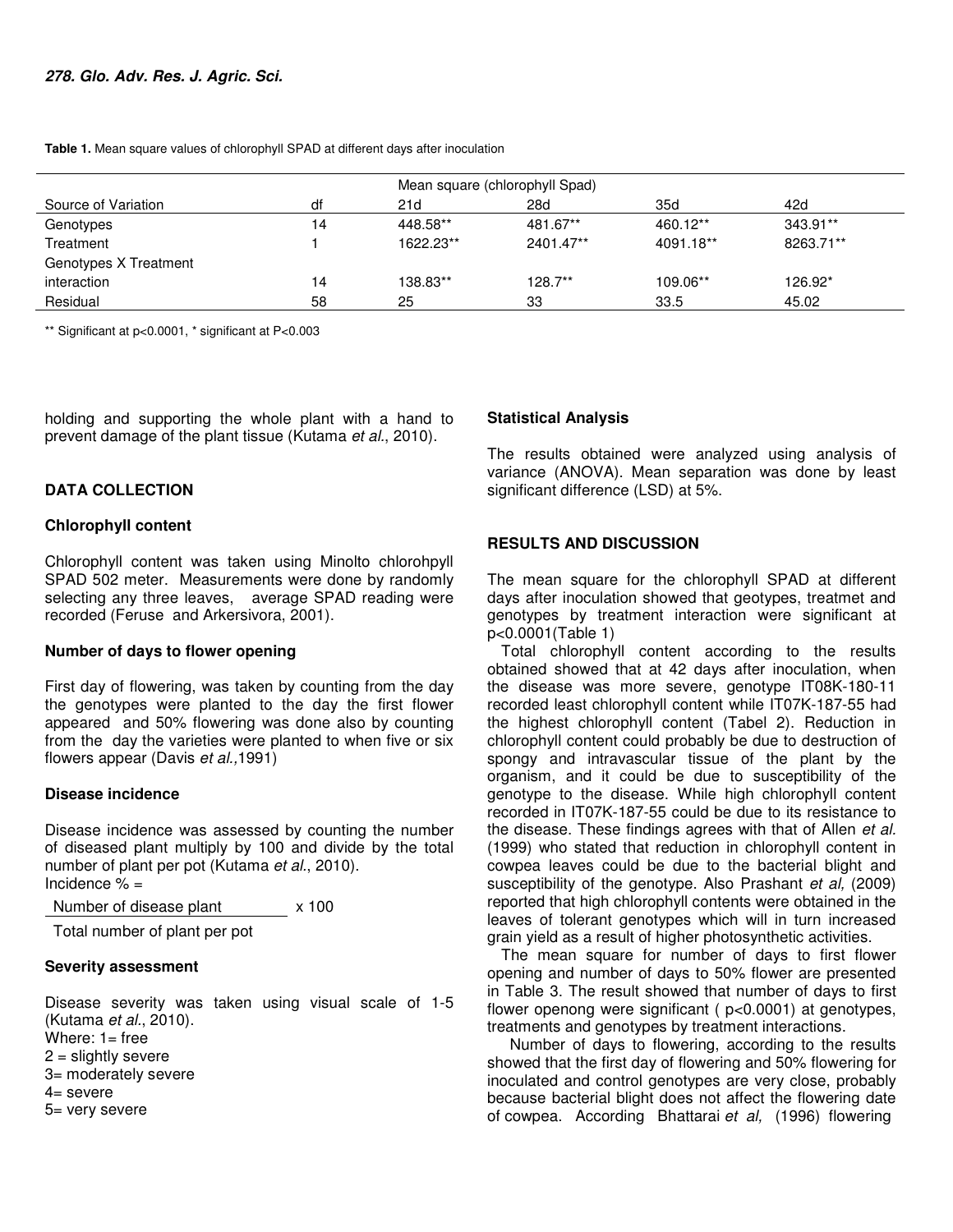|               | 21 D  |       | 28 D  |       | 35 D  |       | 42 D  |       |
|---------------|-------|-------|-------|-------|-------|-------|-------|-------|
| genotypes     | unino | ino   | unino | ino   | unino | ino   | unino | ino   |
| IT04K-267-8   | 60.03 | 47.40 | 60.73 | 46.08 | 60.77 | 47.77 | 64.23 | 51.04 |
| IT07K-187-55  | 71.07 | 58.03 | 71.08 | 58.03 | 77.05 | 63.93 | 78.73 | 60.77 |
| IT07K-213-3-1 | 65.47 | 55.23 | 66.97 | 55.43 | 68.93 | 58.23 | 74.03 | 51.43 |
| IT08K-138-6   | 75.03 | 63.97 | 78.53 | 63.87 | 79.05 | 59.57 | 79.04 | 46.43 |
| IT08K-180-11  | 60.33 | 56.07 | 62.77 | 54.47 | 64.83 | 50.83 | 69.00 | 42.83 |
| IT08K-180-5   | 65.07 | 64.33 | 66.03 | 64.03 | 67.97 | 59.47 | 70.04 | 56.07 |
| IT09K-269-1   | 69.53 | 67.02 | 70.93 | 68.03 | 73.23 | 67.97 | 74.05 | 55.07 |
| IT09K-321-1   | 65.33 | 56.06 | 69.37 | 55.13 | 70.23 | 51.07 | 71.02 | 45.04 |
| IT95K-238-3   | 53.02 | 56.33 | 56.43 | 57.01 | 57.87 | 56.13 | 62.01 | 44.07 |
| IT97K-1092-2  | 52.93 | 49.63 | 52.93 | 50.97 | 54.77 | 50.03 | 58.03 | 53.27 |
| IT97K-499-35  | 65.08 | 66.43 | 68.04 | 68.05 | 72.47 | 60.93 | 77.01 | 54.57 |
| IT97K-568-18  | 61.83 | 54.09 | 64.73 | 61.23 | 64.08 | 50.67 | 66.27 | 53.07 |
| IT98K-131-2   | 64.83 | 53.77 | 68.07 | 53.04 | 69.93 | 53.00 | 73.87 | 46.47 |
| IT98K-506-1   | 55.93 | 49.04 | 57.05 | 48.07 | 59.06 | 49.23 | 59.27 | 59.06 |
| IT99K-573-1-1 | 59.03 | 53.04 | 61.01 | 51.09 | 62.03 | 56.07 | 63.43 | 46.13 |
| Mean          | 63.05 | 54.56 | 65.15 | 54.82 | 66.98 | 53.05 | 69.44 | 50.27 |

 **Table 2.** Chlorophyll content (SPAD) of some genotypes of cowpea at differents days after inoculation

**Table 3.** Mean Square values of days to first flower opening and days to 50% flowering of some cowpea genotypes at different inoculation of bacterial blight.

| source of variation   | df | first flower | 50% flower   |
|-----------------------|----|--------------|--------------|
| Genotypes             | 4  | 1056.90**    | 1368.34**    |
| Treatment             |    | 51.38**      | $144.4^{ns}$ |
| Genotypes X Treatment | 4  | 116.09**     | 168.04**     |
| Residual              | 58 | 34.19        | 50.12        |

\*\* significant at p<0.0001, <sup>ns</sup> not significant

**Table 4.** Number of days to flowering of some genotypes of cowpea inoculated with bacterial blight.

|               | Days to first of Flowering | Days to 50% flowering |       |       |
|---------------|----------------------------|-----------------------|-------|-------|
| genotypes     | unino                      | ino                   | unino | ino   |
| IT04K-267-8   | 50.67                      | 50.33                 | 58.00 | 60.00 |
| IT07K-187-55  | 46.00                      | 48.67                 | 61.00 | 56.67 |
| IT07K-213-3-1 | 49.00                      | 48.67                 | 57.00 | 57.00 |
| IT08K-138-6   | 49.33                      | 52.67                 | 57.00 | 56.67 |
| IT08K-180-11  | 51.67                      | 49.67                 | 54.67 | 56.67 |
| IT08K-180-5   | 0.67                       | 0.00                  | 0.33  | 0.00  |
| IT09K-269-1   | 54.00                      | 54.33                 | 62.00 | 62.33 |
| IT09K-321-1   | 54.00                      | 54.00                 | 63.00 | 62.33 |
| IT95K-238-3   | 47.67                      | 51.00                 | 57.33 | 56.00 |
| IT97K-1092-2  | 51.00                      | 48.33                 | 62.67 | 60.33 |
| IT97K-499-35  | 44.33                      | 44.33                 | 49.00 | 49.67 |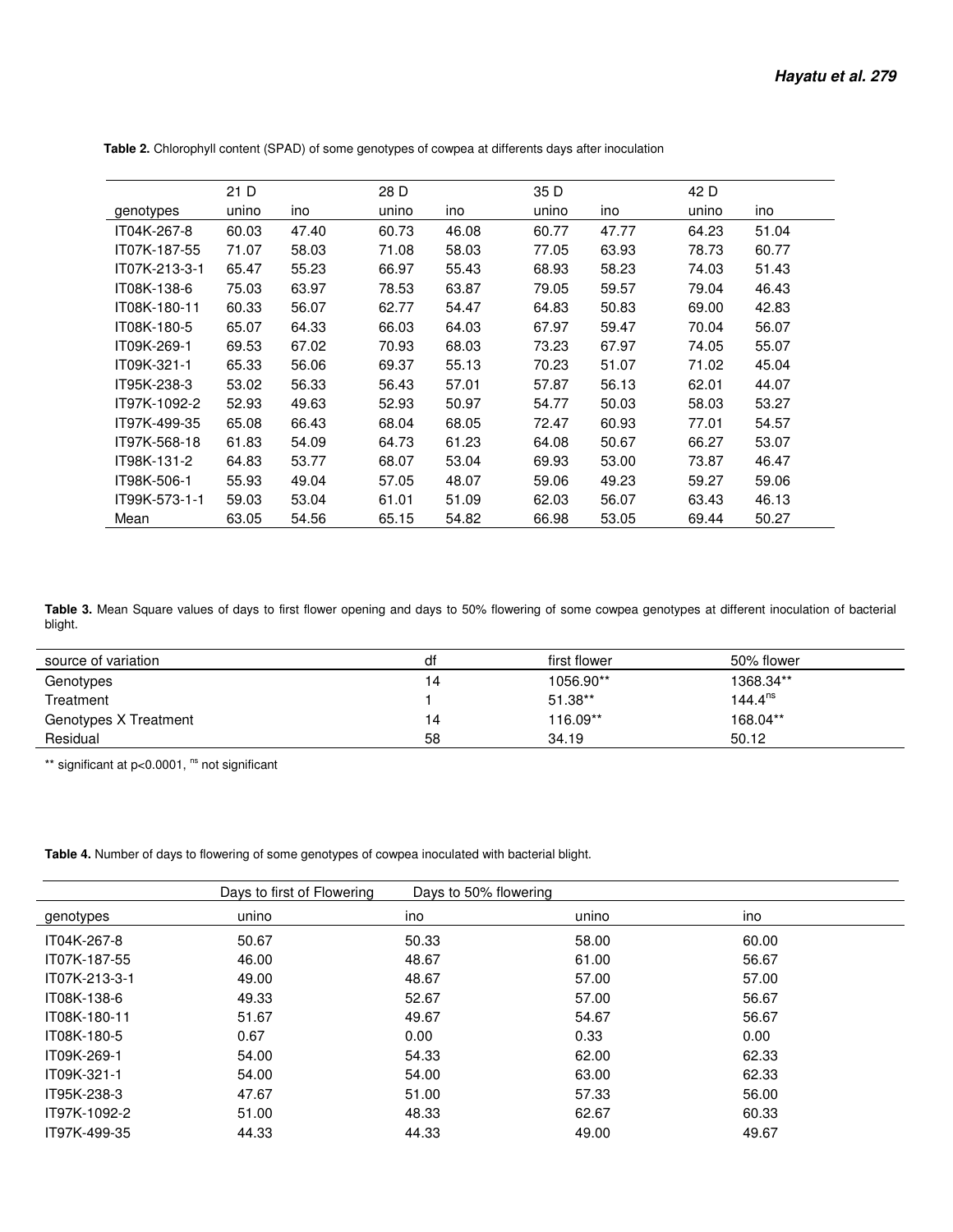# **280. Glo. Adv. Res. J. Agric. Sci.**

## **Table 4.** Continue

| IT97K-568-18  | 45.33 | 44.33 | 48.33 | 50.33 |  |
|---------------|-------|-------|-------|-------|--|
| IT98K-131-2   | 34.00 | 37.33 | 54.00 | 54.33 |  |
| IT98K-506-1   | 44.00 | 43.33 | 46.67 | 48.67 |  |
| IT99K-573-1-1 | 44.33 | 46.33 | 51.00 | 51.00 |  |
| Mean          | 44.04 | 42.89 | 52.13 | 49.6  |  |

unino; uninoculated, ino; inoculated.

| Genotypes          | unino | Ino   |
|--------------------|-------|-------|
| IT04K-267-8        | 0.0   | 100.0 |
| IT07K-187-55       | 0.0   | 100.0 |
| IT07K-213-3-1      | 0.0   | 100.0 |
| IT08K-138-6        | 0.0   | 66.7  |
| IT08K-180-11       | 0.0   | 83.3  |
| IT08K-180-5        | 0.0   | 50.0  |
| IT09K-269-1        | 0.0   | 83.3  |
| IT09K-321-1        | 0.0   | 100.0 |
| IT95K-238-3        | 0.0   | 100.0 |
| IT97K-1092-2       | 0.0   | 0.0   |
| IT97K-499-35       | 0.0   | 100.0 |
| IT97K-568-18       | 0.0   | 0.0   |
| IT98K-131-2        | 0.0   | 0.0   |
| IT98K-506-1        | 0.0   | 66.7  |
| IT99K-573-1-1      | 0.0   | 100.0 |
| Mean               | 0.0   | 70.0  |
| LS D (5%)          |       |       |
| G                  |       | 12.39 |
| т                  |       | 4.52  |
| T by G interaction |       | 17.52 |

 **Table 5.** Incidence of bacterial blight of some genotypes of cowpea

LSD, Least significant difference, G; genotype, T; treatment, unino; uninoculated, ino; inoculated.

 $\overline{\phantom{0}}$ 

Ĭ.

| Genotypes     | unino | ino  |  |
|---------------|-------|------|--|
| IT04K-267-8   | 1.00  | 3.00 |  |
| IT07K-187-55  | 1.00  | 2.67 |  |
| IT07K-213-3-1 | 1.00  | 2.67 |  |
| IT08K-138-6   | 1.00  | 4.00 |  |
| IT08K-180-11  | 1.00  | 3.00 |  |
| IT08K-180-5   | 1.00  | 3.00 |  |
| IT09K-269-1   | 1.00  | 3.67 |  |
| IT09K-321-1   | 1.00  | 2.00 |  |
| IT95K-238-3   | 1.00  | 4.00 |  |
| IT97K-1092-2  | 1.00  | 0.33 |  |

 **Table 6.** Severity scores (1-5) of some genotypes of cowpea against bacterial blight infestation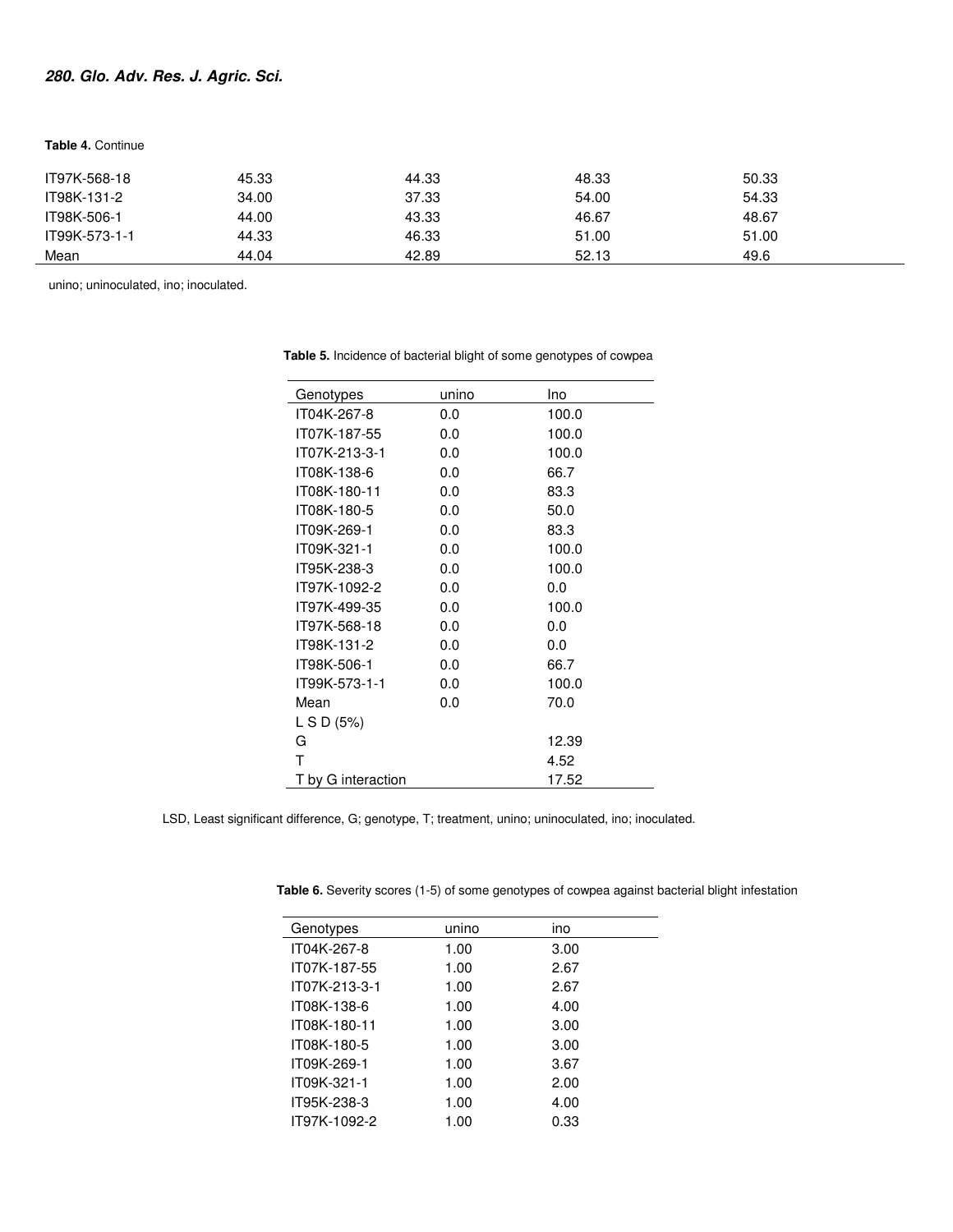**Table 6.** Continue

| IT97K-499-35       | 1.00 | 2.00   |  |
|--------------------|------|--------|--|
| IT97K-568-18       | 1.00 | 1.00   |  |
| IT98K-131-2        | 1.00 | 1.00   |  |
| IT98K-506-1        | 1.00 | 2.00   |  |
| IT99K-573-1-1      | 1.00 | 2.00   |  |
| Mean               | 1.00 | 2.42   |  |
| L S $D(5%)$        |      |        |  |
| G                  |      | 0.4322 |  |
| $\mathsf{T}$       |      | 0.1578 |  |
| T by G interaction |      | 0.6112 |  |

LSD, Least significant difference, G; genotype, T; treatment, unino; uninoculated, ino; inoculated.

difference of cowpea varieties may be due to varietal character, sowing time and growing environment

 The research shows that some varieties such as IT04K-26-8, IT07K-187-55, IT07K-213-3-1, IT08K-180-11, IT90K-269-1, IT09K-321-1, IT95K-238-3, IT97K-499-35 and IT99K-573-1-1 all shows 100% incidence and could be susceptible or tolerant bacterial blight. IT08K-138-6, IT08K-180-5, IT97K-499-35, IT99K-573-1-1 all shows 50% incidence and could also be tolerant or resistance to bacterial blight while IT097K-1092-2, IT97K-568-18, IT98K-131-2 shows 0% incidence because they are resistance to bacterial blight and all the varieties that are not inoculated remain blight free and this finding agree with Okechukwu et al,(2010) who stated that disease incidence in plants derived from inoculated seeds increased with time while plants from uninoculated seeds remained blight-free.

 According to the result the disease severity is high in IT08K-138-6, IT95K-238-2 and they are said to be susceptible to bacterial blight. IT04K-267-8, IT08K-180-11, IT08K-180-55, IT09K-269-1 are moderately severe and can be said to tolerant to bacterial blight. IT07K-187-55, IT07K-213-3-1, IT09K-321-1, IT97K-499-35, IT98K-506-1, IT99K-573-1-1, are slightly severe and they could probably be resistance to bacterial blight and IT97K-1092-2, IT97K-568-18, IT98K-131-2 are free and they are said to be resistance to bacterial blight (Adejumo, 1997).

#### **CONCLUSION**

From the result, at 42 days when the disease becomes more severe, least chlorophyll content was recorded in susceptible genotypes. IT08K-180-11 and IT07k-187-55 had the highest chlorophyll content. The result also shows that bacterial blight does not have effect on the number of days to flowering of cowpea, because there is no significant difference between the inoculated and non inoculated genotypes in the flowering period. IT08K-138-6, IT95K-238-2 recorded the highest severity score of 4%(severe) in the scale of 1-5. It can also be concluded that the disease incidence is not directly related to the severity because some varieties with 100% incidence only have 2% in the scale of 1-5 in the severity score.

#### **REFERENCES**

- Adejumo TO (1997). Identification, incidence, severity and methods of control of the causal organism of false smut disease of cowpea Vigna unguiculata(L.) Walp. PhD. Thesis. University of Ibadan, Ibadan, Nigeria.
- Adejumoh TO (1997). Nutritional value of cowpea Vigna unguiculata(L.) Walp. PhD. Thesis. University of Ibadan, Ibadan, Nigeria
- Ajeigbe HA, Singh BB, Amechebe AM (2008). Field evaluation of improved cowpea lines
- Allen DJ, Neberic CLN, Raji JA (1999). Screening for resistance to the diseases of the African savannas. Tropical pest management 27: Pp: 137-133
- Bhattarai SP, Subedi PP (1996). Varietal trial on vegetable pea and varieties by plant density trials on vegetable bean and cowpea at outreach research sites during 1993/94 season. LARC Working Paper No. 96/35. Lumle Agriculture Research Centre, Kaski.
- Davis DW, Oelke EA, Oplimger ES, Doll DJ (1991). Alternative plant and animals products. Programs in information exchange and research In: Alternative field crop manual. Janick and J.E Simon(eds). New crops. John Wiley and Sons New York, Pp: 133-143. USA.
- Ellas LG, Colindres R, Bressani R (1964). The nutritive value of eight varieties of cowpea (Vigna sinensis). J. Food Sci., 29: 118-122.
- Emechebe AM, Shoyinka SA (1985). Fungal and bacterial diseases of cowpeas in Africa. In: Cowpea Research, Production and Utilization. Singh SR and Rachie KO (eds.). John Wiley & Sons Ltd. Great Britain: 173-197. IAR 1980 Soil Characteristics of Agricultural Research Station Ahmadu Bello University, Minjibir Local Government Area Kano.
- Fatokun CA, Tarawali SA, Singh BB, Kormarawa PM, Tamo M (eds) (2002). Challenges and opportunities for enhancing sustainable cowpea production. IITA. Ibadan, Nigeria.